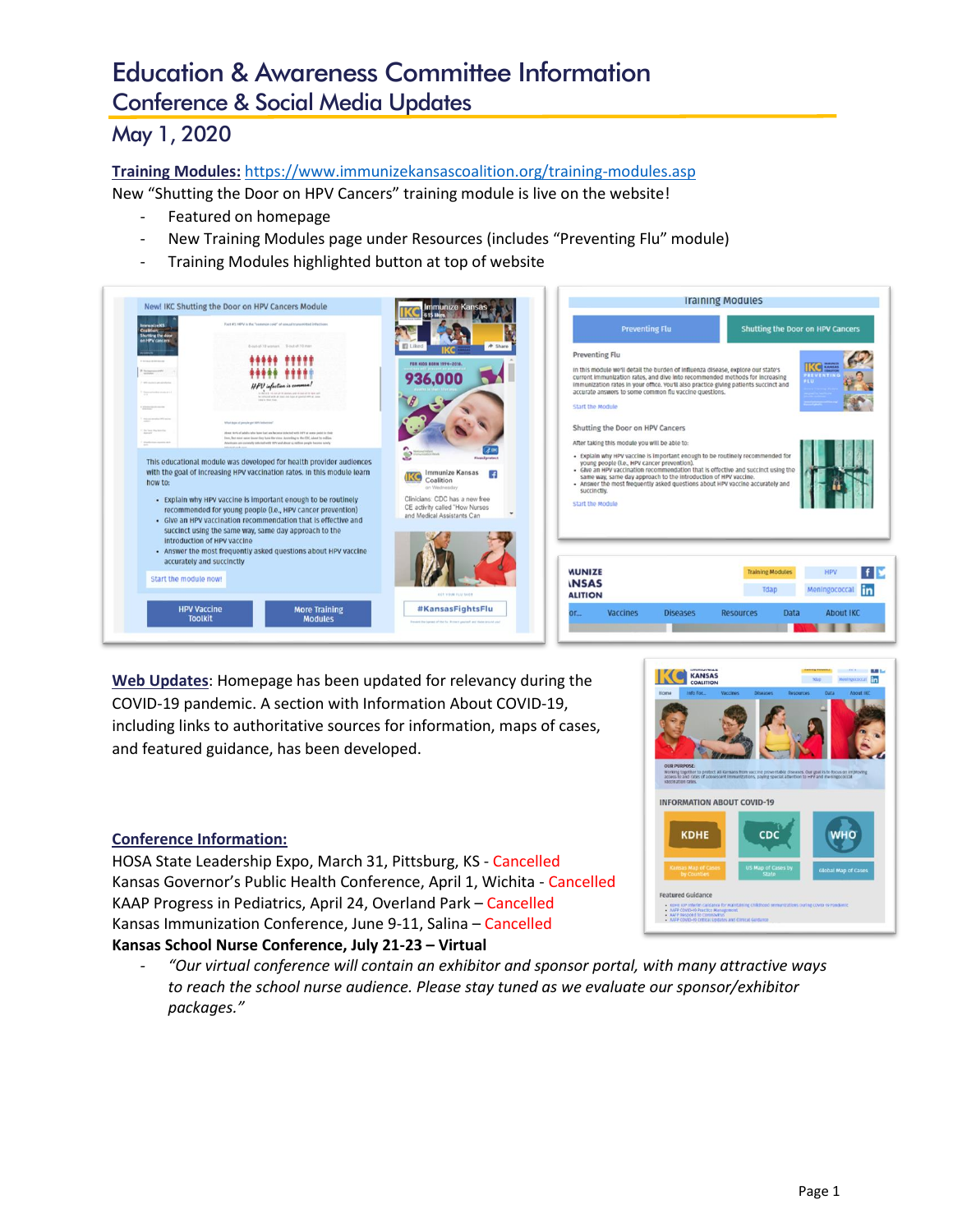| Facebook         |     | May 2019   Apr 2020 | <b>May 2020</b> |
|------------------|-----|---------------------|-----------------|
| <b>Followers</b> | 338 | 626                 | 633             |
| Page Likes       | 336 | 611                 | 615             |

*We've seen an 87% increase in followers since this time last year!*





### **March and April – Top 2 Performing Posts:**

*3/5/2020*

*"*Parents, did you know? HPV vaccination is cancer prevention[.www.immunizekansascoalition.org/HPV.asp](http://www.immunizekansascoalition.org/HPV.asp?fbclid=IwAR1PLJqYWmzazhDXSwiCMWLRVtsB3madLPXU5AiL75Zo3rya6nF2-KlYibs)"

| Reach         | 2.001 |  |
|---------------|-------|--|
| <b>Shares</b> | 19    |  |
| Reactions     |       |  |



## *3/13/2020*

*"*Stay informed about COVID-19 from these three reputable sources. Help stop the spread of misinformation by knowing and sharing the facts.

Kansas  $\bigcirc$  --> [kdheks.gov/coronavirus](http://kdheks.gov/coronavirus?fbclid=IwAR2sfwuV-upnHYrOR9Jdp1w57p6nNDLTkzEDlpUXb6c0_tdLDcSvb9AwY04)

United States US --> [cdc.gov](https://l.facebook.com/l.php?u=http%3A%2F%2Fcdc.gov%2F%3Ffbclid%3DIwAR0YY3yVMtU7VIShJwKK-mqObGO3KAzcCGBjBFzy2qHf8WALzK1q07Gpnj0&h=AT3UPavcFjL9Dmz7jicd5vM4Azcfy_Y8NFlmuGWnnNq1qG3oiloMaEaLx3lOQG9hmf1410uYG3FYy473XkTsIEFpNHfgZ4bRXfxHhkxfX--_P63U0j6y2jWgW3YVbfLo6EtD1w17r55EyQb9c-Hfk0FbSgxa19yO6vt_mk0wSw-sKDdCzPaUh7yx7H54j8X4Oe0YGnx6dk6NmWZjv2E3imkCHgmKcSaZFZfPBBgSuhLucE51IBKTqY9Y9Qq6y4Kce440K1x27s6RNGF76qVosA_S44TKm1bHeJCHIM5BMBOBiJ6-G3t4aiG0CwiZ_r37c-uIUmupv95sYSPFe2vgOALO4wxRrP4cMIjuOG0cZlfABS0lJi0HpZsV4P0dFrb5XGIVUE_vZCLZ7eVjke0yMeTvl61yf75ENUbVfh1D4p276D_xI1_JvWlQ4ieod4ZSLjY_JmUX_2uVa5NS_wfGo6KU1359l3OhdKb_favF6lJ8DvxKPxSMlv0QGby-B9WkVz40ksbSdvckT1zudrAwGBiGfF3NMViwKJpBuRgKGY3gUzs-VC8gZw_gYIKnt9RhZhPMFTgEDvESaYiAp52hx0OvtqA69P0lrpKrCOn5tYxFM3GGPiu-pF56--tIHqZ2mt2TPq_S)

Worldwide  $\binom{2}{3}$  --> who.int

For city and county-specific information, check your local health department's website.*"*

| Reach         | 6.942 |  |
|---------------|-------|--|
| <b>Shares</b> | 69    |  |
| Reactions     | 154   |  |